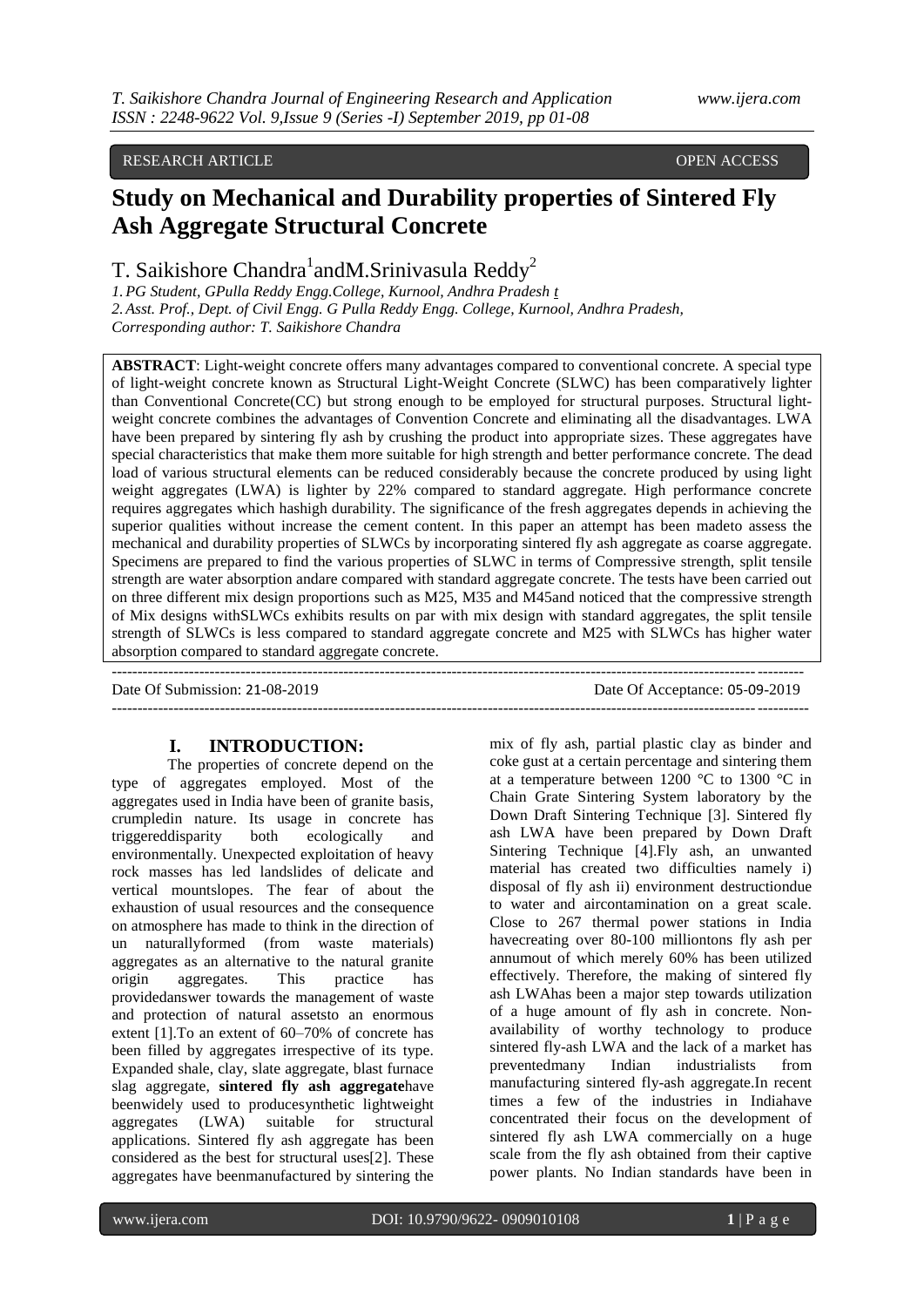existence for the LWAs so far. Recently, the authors by their pilot studies have established that this material has a substantial prospective for use in structural concrete [5]. The LWAs produced with fly ash have been light owing to the existence of air voids and accountable for their absorbency. This absorbency acts as an important factor in the mix design and also in the concreteperformance. Preparation of Light Weight Aggregate Concrete (LWAC) in applied circumstances has become more difficult because of the absorption produced by the LWA. Porous LWAs have become extremely sensitive as the water concrete proportion varies. The wetness content during the mixing period state has a main worry for LWAC. The North American style has been to use the LWA in a soaked state; differing to this, Norwegian method selects dry LWA having a wetness content less than 8% [6].Dry LWA has been employed to nullify the problems associated with pre – soaked LWA moisture content variations. With this method reduction in the fresh mix density has been achieved [7]. Dry state aggregates have been preferred in view of the improved durability and cost of production. It has been observed that concrete using air dried and presoaked aggregates has no difference in compressive strength and workability by adding additional water during mixing to compensate water absorption [8]. Design parameters namely % of water absorption throughoutthe mixing of concrete and selection of diverse aggregate dimensions etc.have made the mix design of SLWAC further complex compared to standard concrete. Considering this as reason, asimple design technique has been developed to yield SLWAC prepared with natural sand. Currently, owing to the dearth of suitable mix design techniques, the concretes prepared have limited structural performance. In view of this,usage of sintered fly ash LWAhas been limited to non-structural elements.Till now no consistent study has been made to control the water absorbed by theporous aggregate during concrete mixing. In theearlier techniques, the % of water absorption has been estimated by completely dipping the aggregates in water for a definite amount of time. Also, apooled aggregate categorizing has beenabsent from all the existing methods. The central focus of this work has been tostudy various properties of M25, M35 and M45 mix design in terms of its compression strength, split tensile

strength and water absorption and to compare these values with standard concrete.

#### **Objectives**

- $\triangleright$  To Develop the mix design for producing M25, M35 and M45 concretes using sintered fly ash aggregate
- To compare the mechanical properties of the Structural LWC with standardaggregate concrete or conventional concrete.
- $\triangleright$  To compare the durability performance of the LWC developed with conventional concrete.

#### **Materials Used**

The test specimens have been prepared using following materials.

- $\triangleright$  Cement (OPC 53 grade)
- $\triangleright$  Sintered fly ash aggregates size (10mm) passing)
- River sand as fine aggregate 4.75 mm passing
- Water
- $\triangleright$  Super Plasticizer (Glenium B-233)

# **Experimental Program**

## **General:**

Structural LWC (SLWC) has been prepared with sintered fly ash and tested for compressive strength, split tensile strength and water absorption (according to ASTM C642-13).

#### **Specimen specifications:**

100mm x 100mm x 100 mm sizecubes have been casted and subjected for testing the compressive strength. 100 mm diameter and 200 mm height cylinders have been prepared for testing the split tensile strength.100mm x 100mm x 100 mm dimensions' cubes have been casted for estimating % of water absorption and this testing has been carried out after curing 28 days.

#### **Properties of Material:**

Ordinary Portland Cement (OPC), sand (as fine aggregate), sintered fly ash (Coarse aggregate), Potable water have been used for casting cubes and cylinders in M25,M35 and M45 mix designs.

# **i) Cement**

Ordinary Portland cement (BrilaA1 cement) of 53 grade confirming to IS: 296-1989 has been used. Physical properties of Ordinary Portland Cement are given below in table.1.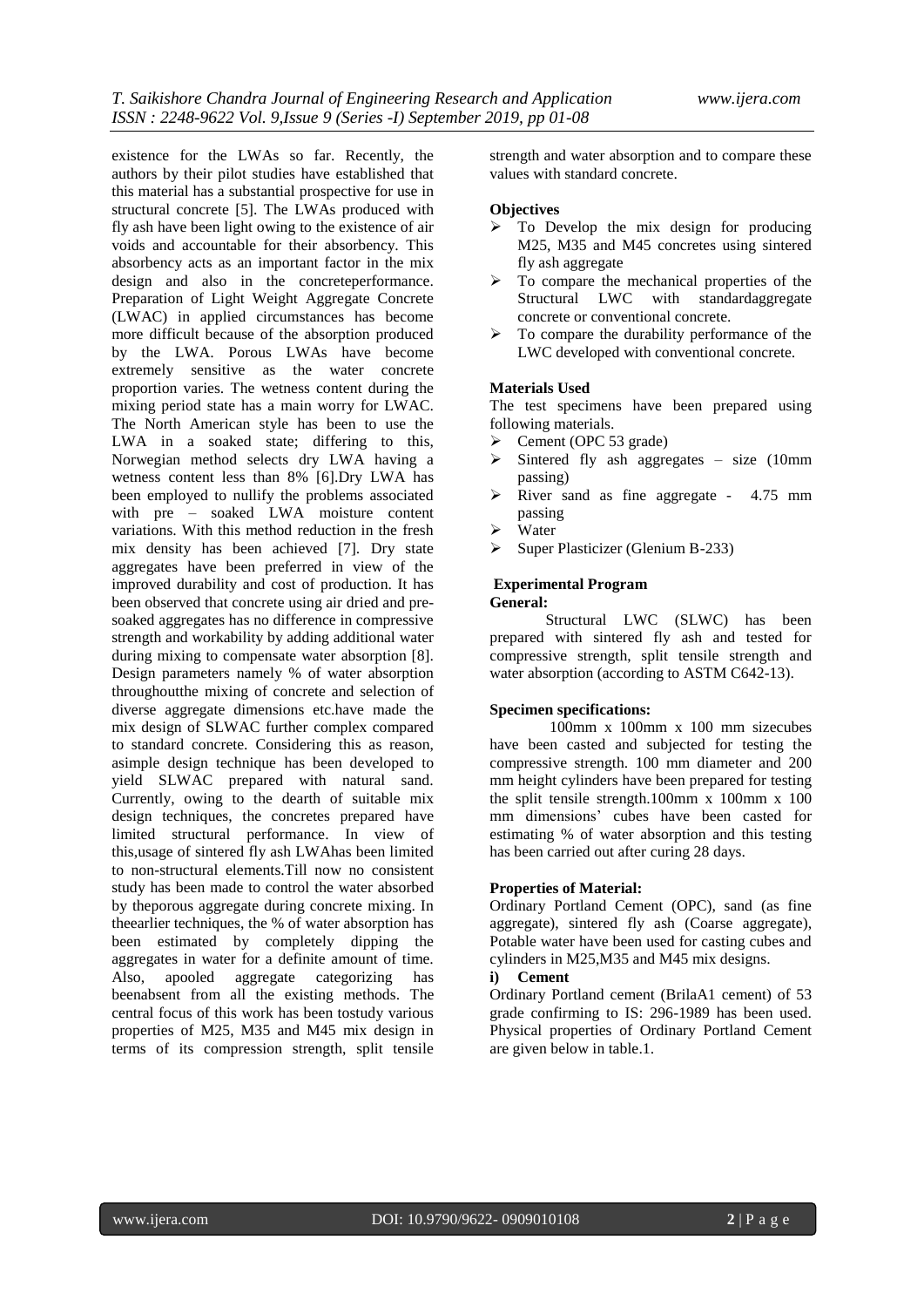| S.No. | <b>Property</b>           | <b>Test results</b> |
|-------|---------------------------|---------------------|
|       | <b>Cement Consistency</b> | 32%                 |
|       | CementSpecific gravity    | 3.14                |
|       | Initial setting time      | 36min               |
|       | Final setting time        | $289$ min           |

**Table 1**. Properties of cements

#### **ii) Sintered Fly Ash**

The sintered fly ash as coarse aggregate has been manufactured by mixing sintering the combination of fly ash, partial plastic clay as binder and coke wind at a specificpercentage and sintering them at a temperature ranging from 1200 °C to 1300 °C in a Lab Chain Grate Sintering System by the Down Draft Sintering Technique. These coarse aggregates have been made into spherical form and completely dried at a temperature of 1100 ºC in muffle furnace. The properties of sintered fly ash aggregates have been given in table 2.

|  |  |  | <b>Table 2.</b> Sintered fly ash Properties |
|--|--|--|---------------------------------------------|
|--|--|--|---------------------------------------------|

| S.NO. | PHYSICAL PROPERTY   | <b>TEST RESULTS</b> |
|-------|---------------------|---------------------|
|       | Maximum size        | 10 <sub>mm</sub>    |
|       | Fineness modulus    | 2.275               |
|       | Specific gravity    | 1.785               |
|       | Water Absorption(%) | 17%                 |
|       | <b>Bulk</b> density | $905$ kg/m          |

#### **iii) River Sand as Fine Aggregates**

The locally existing sand confining to zone II was used in accordance with IS:383-1970.

#### **iv) Physical Properties of Fine Aggregate**

Aggregate zone: - II Zone

- Fine aggregate Specific gravity: 2.64
- $\triangleright$  Modulus of Fineness = 2.99 3
- $\triangleright$  Bulk density: 1281 Kg/m

#### **v) Master Glenium B233 confirming to BASF**

|  |  |  |  | Table3. Master Glenium B233 Properties |
|--|--|--|--|----------------------------------------|
|--|--|--|--|----------------------------------------|

| S.No | <b>Properties</b> | <b>Results</b>          |
|------|-------------------|-------------------------|
|      | Specific gravity  | 1.08                    |
|      | Type              | Poly carboxylated ether |

#### **Mix design for SLWAC**

There are various mix designs reported in the literature and are as shown in Table.4.No explicit mix design technique has been establishedby means of sintered fly ash aggregates for SLWCs to accomplish a fixed strength such as in standard concretes till recently. Manu S. Nadesan and P. Dinakar have proposed a new mix design specification for SLWAC as shown in table 4 [10]. Using the concept of mix design for SLWAC proposed by Manu S. Nadesan and Dinakarhave developed three mix designsnamely M25, M35 and M45. For these mix designs, compression strength, split tensile strength and water absorption analysis have been carried out for various structures.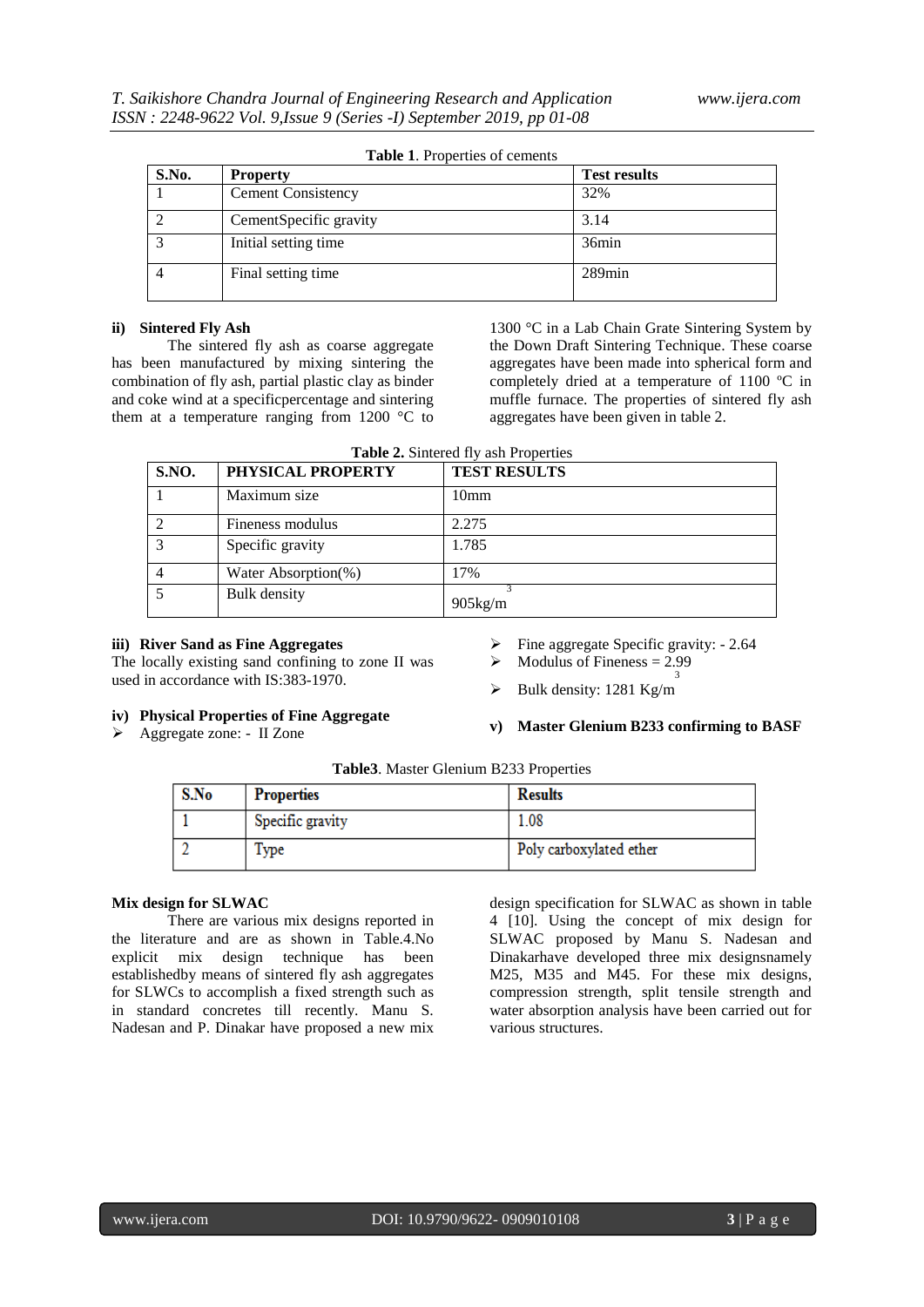|                    |               | <b>Table 4.</b> Concrete mix design factorscomparison |                     |        |        |                                |
|--------------------|---------------|-------------------------------------------------------|---------------------|--------|--------|--------------------------------|
| design<br>Mix      | Applica-      | Aggregates <sup>\$</sup>                              | CA/TA               | Water  | Water- | Remarks                        |
| method             | bility        | Type                                                  |                     | conten | cement |                                |
|                    |               |                                                       |                     | t      | ratio  |                                |
| ACI                | All grades up | Nominal                                               | 0.52                | 166    | 0.25   | ACI 211.2 offers               |
| 211.1(11)          | to            | maximum size of                                       | to                  | to     | to     | rules for design of            |
| ACI                | 83MPa         | aggregate                                             | 0.74                | 211    | 0.82   | <b>LWC</b><br>up<br>to         |
| 211.1(12)          |               |                                                       |                     |        |        | 41MPa.                         |
| ACI                |               |                                                       |                     |        |        |                                |
| 211.1(13)          |               |                                                       |                     |        |        |                                |
| <b>DIN</b><br>1045 | Grades of all | Only Rounded                                          | Collective          | 135    | 0.40   | for<br>N <sub>0</sub><br>rules |
| (14)               | up to         |                                                       | aggregate grading   | to     | to     | design of LWC.                 |
|                    | 55 MPa        |                                                       |                     | 220    | 0.75   |                                |
| BS(BRE)            | Grades of all | Only<br>crumpled                                      | 0.40                | 115    | 0.30   | Also gives rules               |
| (15)               | up to         | and                                                   | to                  | to     | to     | for<br>design<br>of            |
|                    | 75 MPa        | U <sub>n</sub>                                        | 0.80                | 250    | 0.90   | LWC.                           |
|                    |               | crumpled                                              |                     |        |        |                                |
| EN 206 (16)        | Grades of all | Only Rounded                                          | 0.40                | 115    | 0.30   | Also gives rules               |
|                    | up to         |                                                       | to                  | to     | to     | for<br>design<br>of            |
|                    | 88 MPa        |                                                       | 0.80                | 250    | 0.90   | LWC.                           |
| IS10262            | Grades of all | Rounded                                               | 0.40                | 165    | 0.40   | for<br>N <sub>0</sub><br>rules |
| (17)               | up to         | angular, and sub                                      | to                  | to     | to     | design of LWC.                 |
|                    | 55 MPa        | angular                                               | 0.75                | 208    | 0.60   |                                |
| Proposed           | Grades of all | rounded<br>Only                                       | Collective          | 166    | 0.25   | for<br>Exclusively             |
| Technique by       | up to         | sintered                                              | aggregate grading   | to     | to     | design<br>of<br>the            |
| Manu               | 70 MPa        | fly ash LWA                                           | using<br><b>DIN</b> | 211    | 0.75   | sintered fly<br>ash            |
| S.Nadesa, P.       |               |                                                       | standard            |        |        | LWC.                           |
| Dinakar[10]        |               |                                                       |                     |        |        |                                |

|  |  | Table 4. Concrete mix design factorscomparison |  |
|--|--|------------------------------------------------|--|
|  |  |                                                |  |

\$: CA: Course aggregate, Water content inkg/m<sup>3</sup>LWC: Light Weight Concrete,TA: Total aggregate

# **II. RESULTS AND DISCUSSIONS**

# **i) Density**

The outcomesof the air dry and oven dry concentrations of all the Light weight and conventionalconcretes(normal concrete) have been estimated and given in table 5. The plastic massesof LWCs and conventional concrete have

been varied between 1720 to 1960 kg/m3, 2240 to 2470 kg/m3 respectively. It has been noticed that approximately 22%of reductionin density has been achieved and the results obey with the outcome of the earlier study [9].Combining lightweight fine aggregates in the concrete matrix further reduction in densities may be obtained.

| S.No. | Mix designation <sup>#</sup> | Density $(kg/m^3)$ |                  |  |
|-------|------------------------------|--------------------|------------------|--|
|       |                              | Air dry density    | Oven dry density |  |
|       | SLWC 25                      | 1870               | 1720             |  |
|       | SLWC 35                      | 1950               | 1830             |  |
|       | SLWC <sub>45</sub>           | 1960               | 1810             |  |
|       | CC25                         | 2470               | 2310             |  |
|       | CC35                         | 2410               | 2240             |  |
|       | CC45                         | 2452               | 2260             |  |

|  |  | <b>Table 5. Densities of Developed Concrete</b> |  |
|--|--|-------------------------------------------------|--|
|--|--|-------------------------------------------------|--|

# CC- Conventional Concrete: SLWC- Structural Light Weight Concrete

## **ii) Mix Proportions for Developed Concretes**

To validate standard and SLWCs, the three different mix designs namely M25, M35 and M45 have been considered. The mix details for

ConventionalConcrete (CC) also known as normal concrete and Structural LWC (SLWC) have been given in Table. 6. and table. 7respectively.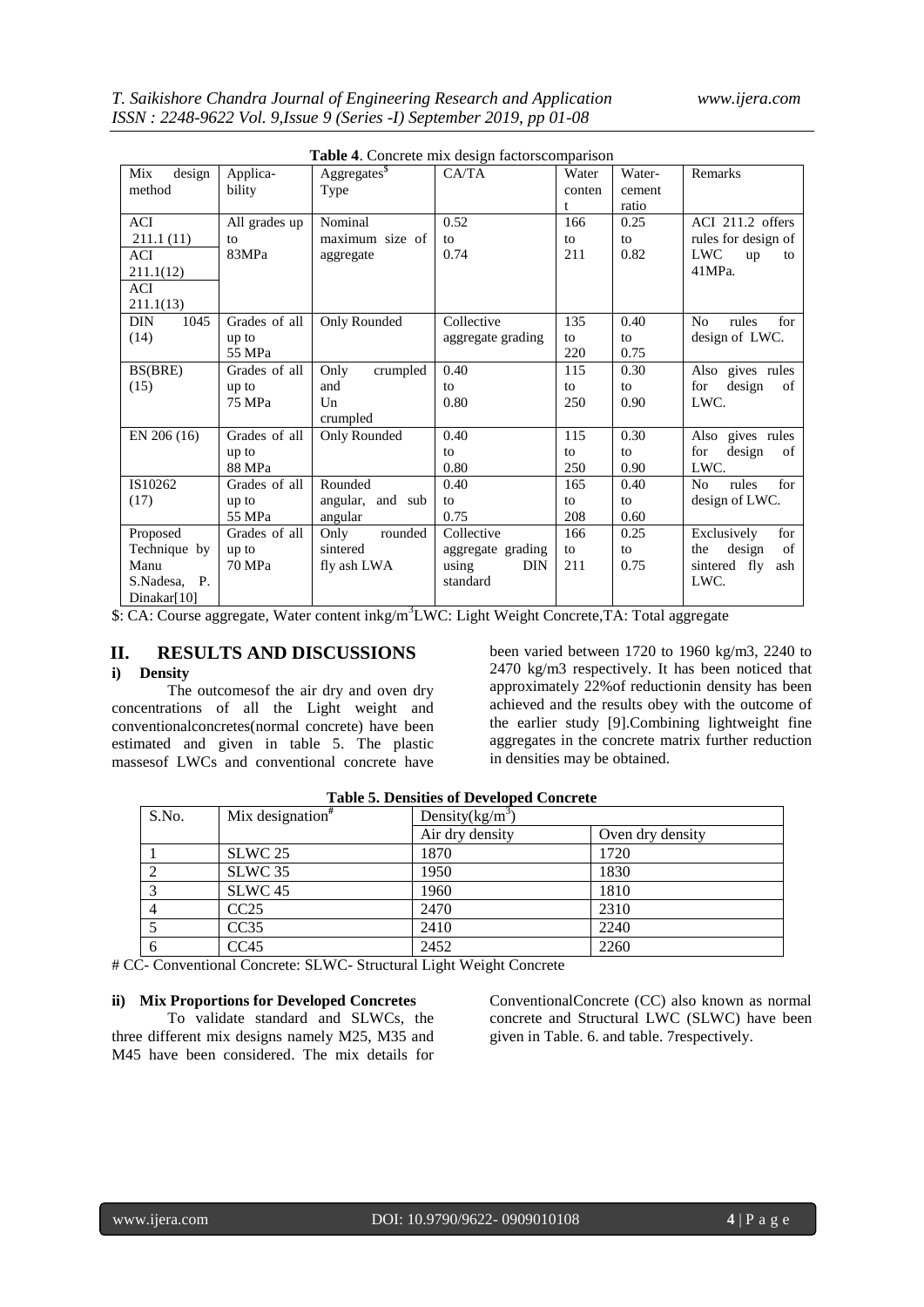| <b>Table 6.</b> MIX proportions for Conventional Concrete |        |        |        |  |
|-----------------------------------------------------------|--------|--------|--------|--|
| Grade of concrete (Mpa)                                   | M25    | M35    | M45    |  |
| Water cement ratio                                        | 0.65   | 0.55   | 0.45   |  |
| Cement(kg)                                                | 339.2  | 400.87 | 416.44 |  |
| Coarse aggregate $(kg)$                                   | 856.7  | 831.2  | 907    |  |
| Sand(kg)                                                  | 955.15 | 926.6  | 1008.3 |  |
| Water(kg)                                                 | 220.48 | 22.048 | 156.58 |  |
| Super plasticizer                                         |        |        | 0.5    |  |

| Grade of concrete (Mpa)             | SLW <sub>25</sub> | SLW35  | <b>SLW45</b> |
|-------------------------------------|-------------------|--------|--------------|
| Water cement ratio                  | 0.65              | 0.55   | 0.45         |
| Cement(kg)                          | 261.5             | 309.09 | 377.77       |
| Total aggregate (kgm <sup>3</sup> ) | 0.727             | 0.7118 | 0.6900       |
| Sintered fly ash aggregate(kg)      | 882.43            | 863.74 | 835.09       |
| Sand(kg)                            | 614.16            | 601.15 | 574.46       |
| Water                               | 170               | 170    | 170          |
| Absorbed water                      | 150.01            | 146.83 | 141.96       |
| Net water                           | 320.01            | 316.83 | 311.96       |

#### **iii) Compressive strength:**

The least compressive strength necessary for structural LWC has been 17 MPa as per ASTM C 330 [18] standards. All the mix design concretes namely M 25, M 35 and M 45 have fulfilled this criterion. The compressive strengths attained for various concretes have been shown in fig1. Based on the standard deviance ofall the concretes at 7 and 28 daysit has been noticed thatthe reliability of the compressive strength of LWACs has been assured because all the aggregates have been

produced in a measuredcondition. The strength attainment behavior of LWCs has been almost comparable to that of standard aggregate concretes.Usually, regular aggregates, water that does not takepart in the hydration may remain within the cement matrix.It has been observed that the excess water present in the mortar matrix may be absorbed by LWAs.Without incorporating of any mineral admixtures the compressive strengths of M25, M35 and M45 grades concrete has been obtained on par with standard aggregate concrete.



## 7 & 28 days compressive strength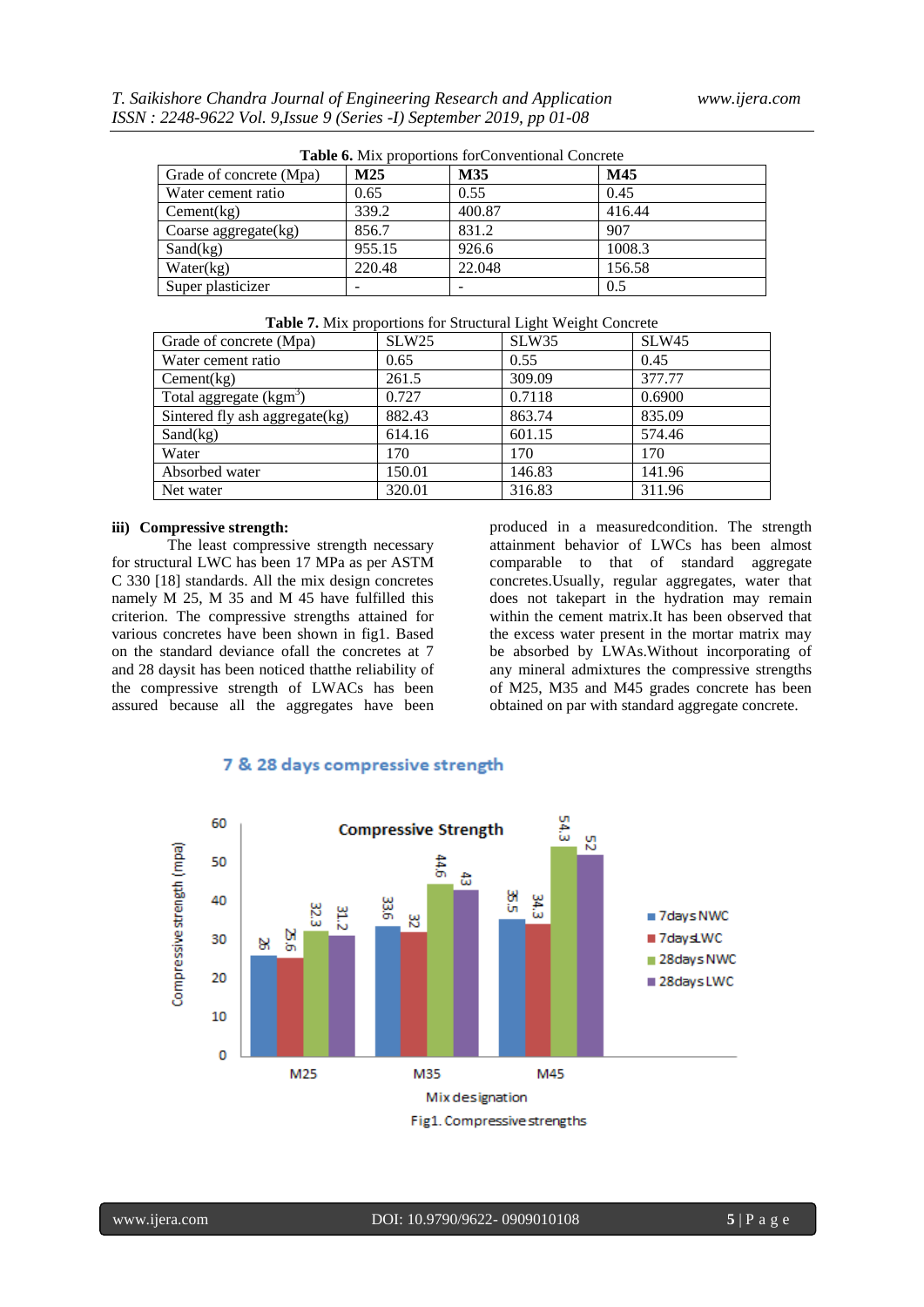| Table 8. Compressive strength. |            |                         |             |               |                      |                      |
|--------------------------------|------------|-------------------------|-------------|---------------|----------------------|----------------------|
| Sno                            | Mix        | Type of                 | Compressi   | Average       | Compressiv           | Average              |
|                                | Desig-     | $concrete$ <sup>#</sup> | ve strength | compressive   | e strength at        | compressive          |
|                                | nation     |                         | 7days<br>at | strength at 7 | 28days               | strength at 28 days  |
|                                |            |                         | curing      | days curing   | curing               | curing               |
|                                |            |                         | $(N/mm^2)$  | $(N/mm^{2)}$  | (N/mm <sup>2</sup> ) | (N/mm <sup>2</sup> ) |
|                                |            |                         | 32          |               | 35                   |                      |
|                                |            | CC                      | 24          | 26            | 32                   | 32.3                 |
| 1                              | M25        |                         | 22          |               | 30                   |                      |
|                                |            |                         | 29          |               | 33                   |                      |
|                                |            | <b>LWC</b>              | 25          | 25.6          | 30                   | 31.3                 |
|                                |            |                         | 23          |               | 31                   |                      |
|                                |            |                         | 40          |               | 48                   |                      |
| M35<br>$\overline{2}$          |            | CC                      | 33          | 33.6          | 44                   | 44.6                 |
|                                |            |                         | 28          |               | 42                   |                      |
|                                |            | 08                      |             | 38            |                      |                      |
|                                | <b>LWC</b> | 32                      | 32          | 46            | 43                   |                      |
|                                |            |                         | 26          |               | 45                   |                      |
|                                |            |                         | 43          |               | 50                   |                      |
| 3                              | M45        | CC                      | 36          | 35.5          | 58                   | 53.5                 |
|                                |            |                         | 28          |               | 52                   |                      |
|                                |            |                         | 27          |               | 49                   |                      |
|                                |            | <b>LWC</b>              | 39          | 34.3          | 57                   | 52.3                 |
|                                |            |                         | 37          |               | 51                   |                      |

**#**CC: Convention Concrete; LWC: Light Weight Concrete

#### **iv) Split Tensile Strength**

Splitting tensile strength values have been obtained as 3.46,3.86 and 4.37 MPa at 28 days for NWC for M25, M35 and M45 respectively. The minimum tensile strength required for structural grade concrete is 2 MPa for LWC according to ASTM C 330 [18]. It has been observed that Splitting tensile values for M25, M35 and M45 have been obtained as 2.62, 2.93 and 3.38 MPa at 28 daysfor SLWCs.Splitting tensile strength of SLWCs has been less than the standard concrete aggregates. The lesser splitting tensile may be due to the inner curing of the SLWAC. Even though inner curing helpsincessant hydration it may also delay the contraction of mortar matrix nearby the aggregates. Due to this differential contraction, early micro cracks have been observed within the mortar matrix or may cause the development of equilibrating stress.

**Table 9.** Split Tensile Strength

| Sno | Mix             | Type of concrete# | Split tensile strength at 28 days curing in |
|-----|-----------------|-------------------|---------------------------------------------|
|     | designation     |                   | N/mm2                                       |
|     | M <sub>25</sub> | CC                | 3.46                                        |
|     | <b>LWC</b>      | 2.62              |                                             |
|     | M35             | CC                | 3.86                                        |
|     | <b>LWC</b>      | 2.93              |                                             |
|     | M45             | <b>CC</b>         | 4.37                                        |
|     |                 | LWC               | 3.48                                        |

**#**CC: Convention Concrete; LWC: Light Weight Concrete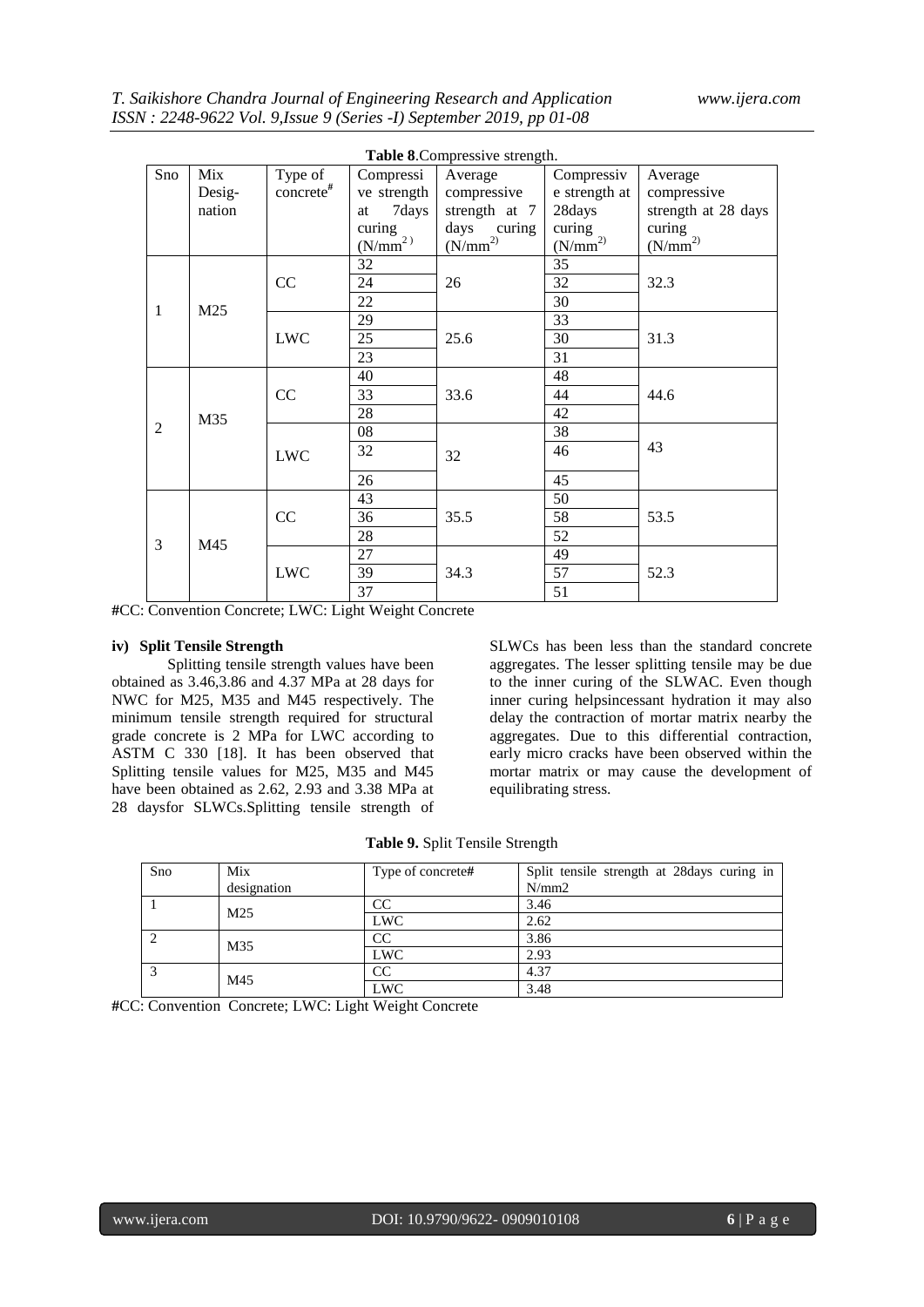

#### **28DAYS SPLIT TENSILE STRENGTH**

#### **v) Water Absorption Test**

 $\overline{M}$ 

Water Absorption Testhas been performed to determine density, % of absorption and % of voids in the hardened mix design concrete. Water Absorption test has been conducted at 28 days for all specimens considered in this project.This test has been used to develop the data required for conversions between mass and volume for concrete and to the determine confirmation with

specifications for concrete to show changes from place to place within a mass of concrete. As a part of this project the test has been conducted for 28 days and observed that M25 mix with SLWCs aggregates has 61.2 % of higher water absorption and 80.2% voids compared to M25 mix with standard concrete aggregates.

| <b>Table10.</b> Water Absorption Test    |  |  |                   |  |  |  |
|------------------------------------------|--|--|-------------------|--|--|--|
| Type of concrete <sup>#</sup> Absorption |  |  | after volume of p |  |  |  |

| Mix<br>designation | Type of concrete <sup>#</sup> | Absorption<br>immersion $(\%)$ | after | volume of permeable pore space<br>$\text{voids}(\%)$ |
|--------------------|-------------------------------|--------------------------------|-------|------------------------------------------------------|
| M <sub>25</sub>    | CC                            | 6.9                            |       | 6.2                                                  |
|                    | <b>LWC</b>                    | 11.16                          |       | 17.3                                                 |
| M35                | CC                            | 7.2                            |       | 10.1                                                 |
|                    | <b>LWC</b>                    | 10.10                          |       | 16.09                                                |
| M45                | CC                            | 6.9                            |       | 10.7                                                 |
|                    | <b>LWC</b>                    | 9.0                            |       | 13.7                                                 |

**#**NWC: Convention Concrete; LWC: Light Weight Concrete

|--|

| Mix         | after<br>Absorption | Absorption % increased | Volume<br>οf      | Voids % increased     |
|-------------|---------------------|------------------------|-------------------|-----------------------|
| designation | immersion           | or Decreased           | permeable<br>pore | or decreased w.r.t to |
|             |                     | w.r.t to standard      | space voids%      | standard concrete     |
|             |                     | concrete               |                   |                       |
| LW25        | 11.16               | 61.2                   | 17.3              | 80.2                  |
| LM35        | 10.10               | 39.6                   | 16.09             | 59.14                 |
| LW45        | 9.0                 | 30.4                   | 13.7              | 28.03                 |

## **III. CONCLUSIONS:**

The findings of the current real world investigation have been listedbelow and as follows:

As a part of this work M25, M35 and M45 mix designs with standard aggregates and Structural LWC aggregates have been used for casting cubes and cylinders. Various metrics like Compressivestrength, split tensile strength and %

of water absorption have been estimated for cubes and cylinders and found that

- i) The compressive strength of Mix design with SLWCs exhibit results on parwith mix design with standardaggregates.
- ii) The split tensile strength of SLWCs is less compared to standard aggregate concrete. However,split tensile strength of SLWCs is